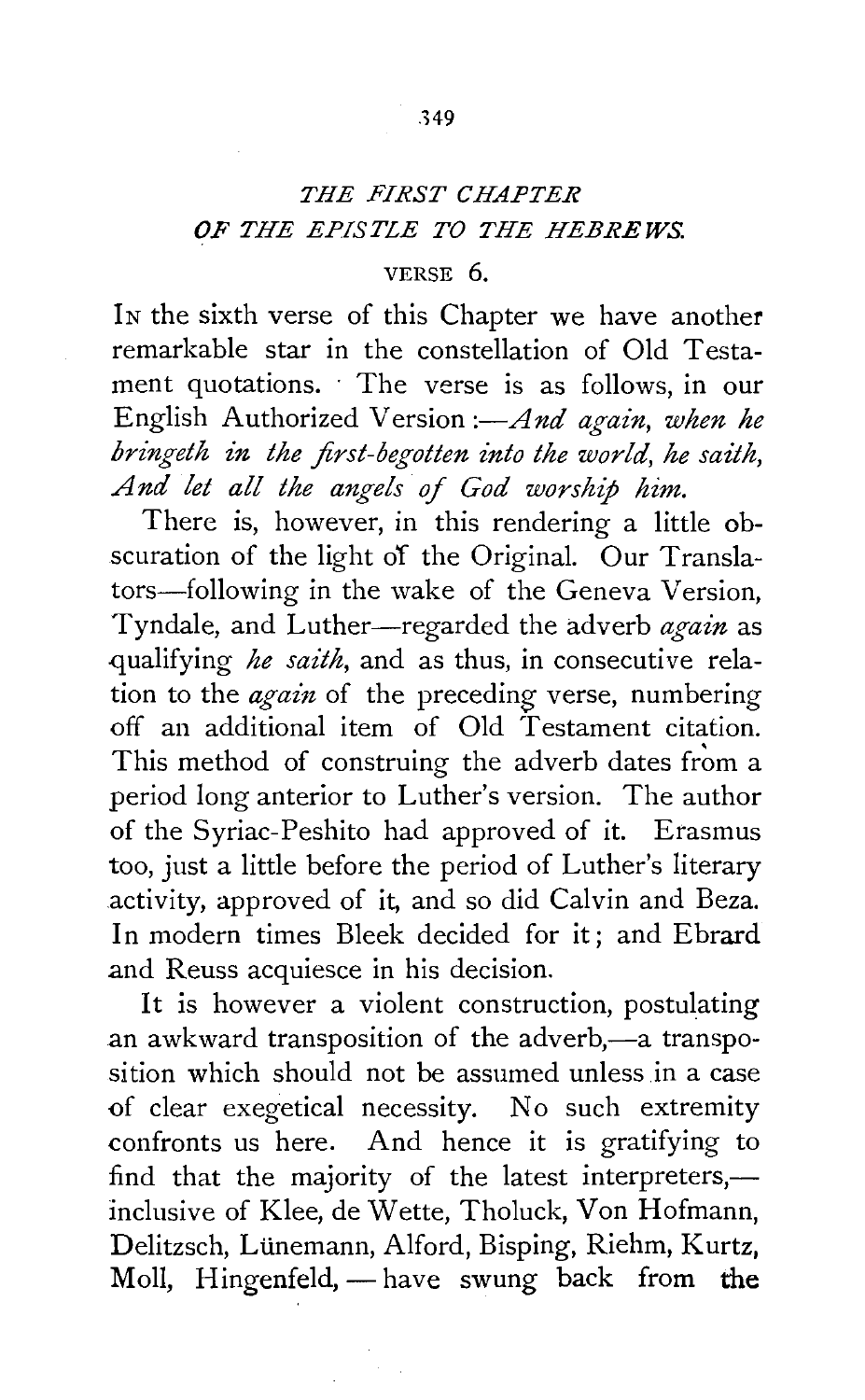interpretation that too long lorded it in the schools. They are agreed in restoring the adverb to its natural position-" And when he *bringeth in again* the firstbegotten into the world."

But even with this restoration of the adverb *again*  to its proper place, the expression of which it forms a part, and which is intended to be introductory to the Old Testament citation, has not got justice done it, either by Luther or in our English Version. The verb is not in the indicative of the present tense, *he bringeth in.* It is in the subjunctive of the second aorist, and corresponds to the Latin future-perfect (the *futurum exactum),* and means *he shall have brought in.* The expression transports us into a still future period in the administration of the affairs of the kingdom of God. But in transporting us thither, it sets us down, not at the commencement of the event referred to, but at its consummation, so that we look back on it as completed :- "When God *shall have brought in again* the first-begotten into the world."

The reference is-as Gregory of Nyssa among the Fathers perceived, and Ribera of Spain, and Cameron of Scotland and Saumur, together with the modern expositors already specified $-$  to the second advent of our Lord,-that advent when "he shall appear without sin unto salvation," and take to Himself his great name and reign; when, consequently, our earth-the "inheritance of the meek" (Psa. xxxvii.  $11$ ; Matt. v. 5)—shall be "a new earth, wherein dwelleth righteousness" (2 Pet. iii. 13).

Some critics indeed, such as Olshausen and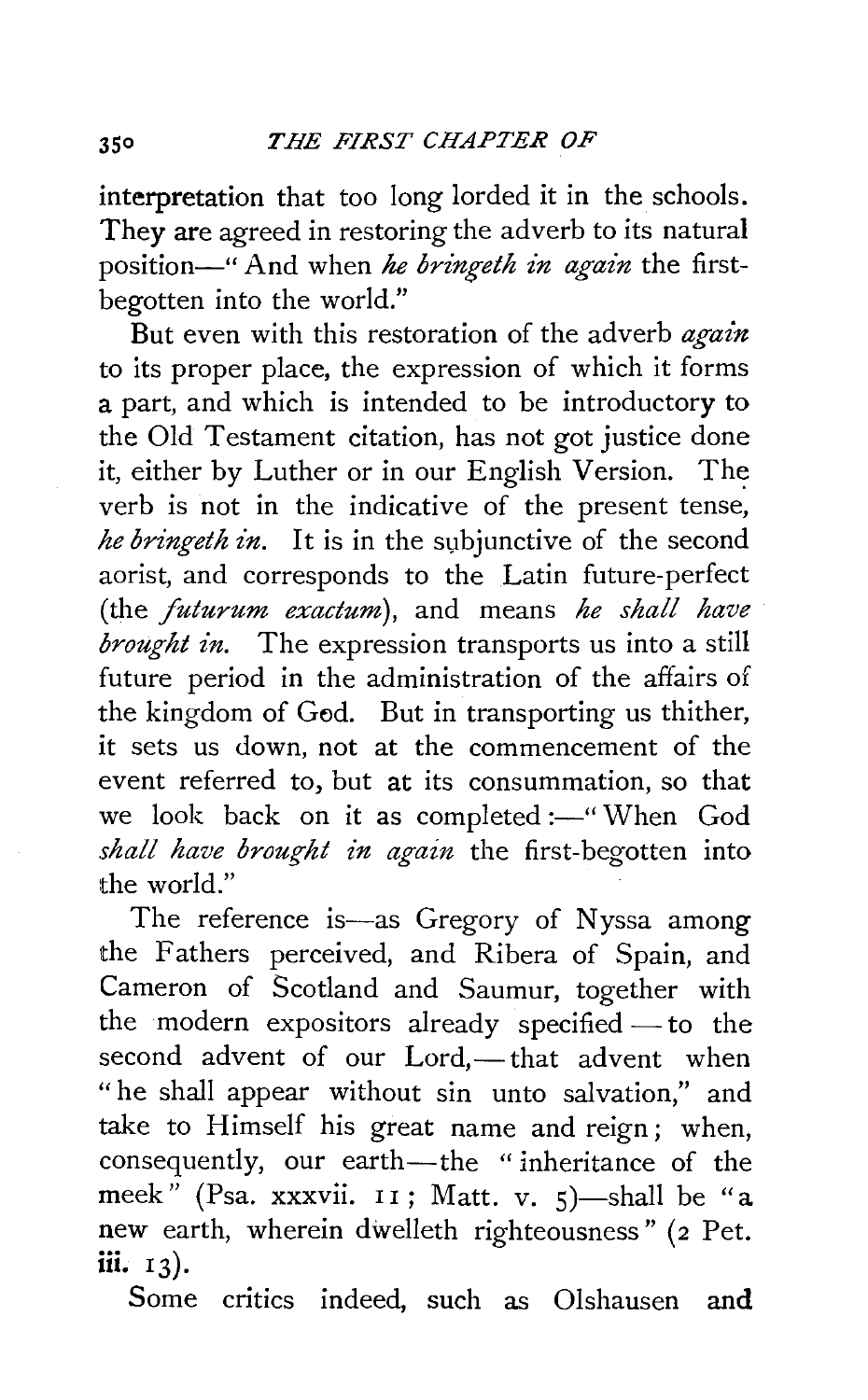Ebrard, object to this, the only unconstrained interpretation of the passage, that there has been no mention made, in what goes before, of a first advent of the Messiah. And hence, as they argue, there would be an incongruity in here making reference, in a formally numerical manner, to his second coming. This objection, however, is of very light weight. For although the phrase *first advmt,* or rather *first introduction* or *in-bringing*, is not employed by the Letter-writer, yet the thing signified by the phrase is expressly particularized. When the Father-as we read in the first Old Testament passage adducedsaid to the Son, *I have this day begotten thee,* the saying really means, *I have this day introduced thee, as my Son, into the world.* And hence it is that the Apostle Paul regarded the declaration as tantamount to a promise that God would raise up *Jesus among men,* or *introduce ltim into the world* (Acts xiii. 32, 33)·

It will be noticed that this second advent of our Lord is ascribed by the writer to the agency of the Father. It is He who, in relation to some subsequent event, *shall have brought in again the first-begotten into the humanly-inhabited world* ( $\tau \psi$  $o$ *i* $kov \mu \in V$ *pv*). It is a representation harmonious with the whole scope of Scripture,-for in all the Divine dispensations, creative, redemptive, legislative, administrative, the Father has precedence, and is "greater than the Son" (John xiv. 28). It is He who takes the initiative. He sent the prophets. He sends the Son. He gives "commandment." And it is He from whom, in the case of 'the great rebellion,' proffers of conciliation emanate, and to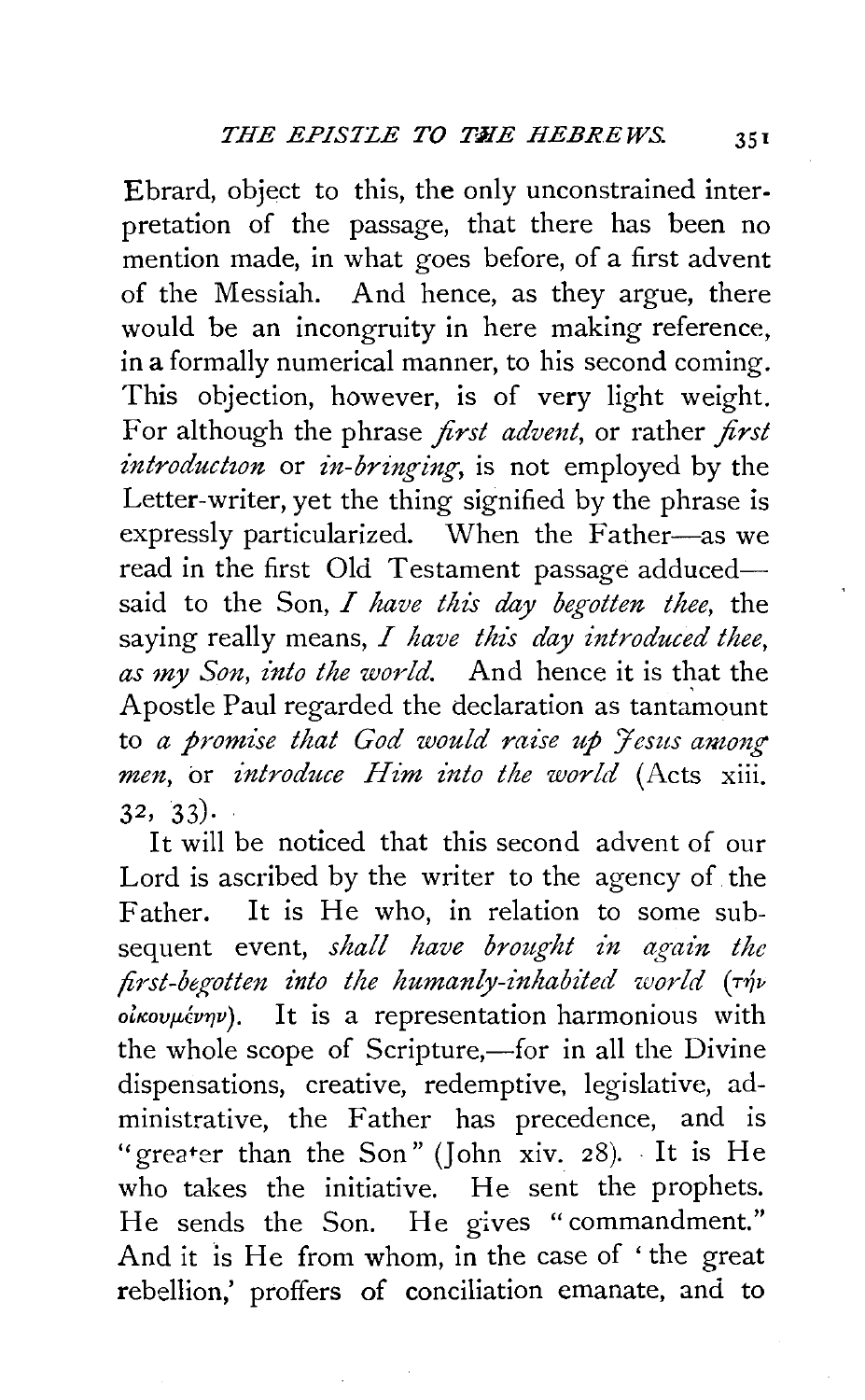whom propitiation—whatever that may really be *is* rendered.

The time in the future, when the re-introduction of the first-begotten shall take place, is left indeterminate. There is a nicety to this effect in the original phraseology  $(\delta \tau a \nu)$  in place of  $\delta \tau \epsilon$ ), which is not reproduced in our Authorized Version. The translation should run thus-" And *whenever* he shall have brought in again the first-begotten into the world."

The name given to our Lord deserves considera*tion,-the first-begotten,* or better, *the first-born.* So the term is rendered in all the other passages in which it occurs in the New Testament, with the exception of Rev. i. 5, where it should have received the same translation. The corresponding term in Hebrew is never rendered *first-begotten*. Once it is translated *eldest;* once or twice, *eldest son.* Several times, when applied to the lower animals, it is rendered *firstling.* But in all other cases—and they amount to scores—it is translated *first-born.* 

Why is our Lord so designated ? The term replaces the word *son,* which is employed in the preceding context, and which might have been repeated here. But the writer was an orator, whose mind was teeming with exuberance of recollections and fresh thoughts. He delighted in variety; and hence the variation. The substituted term, in replacing the simpler word, represents the same idea, *with an addition.* 

The addition is the prerogative of *primogeniture.*  It is a prerogative that postulates that there either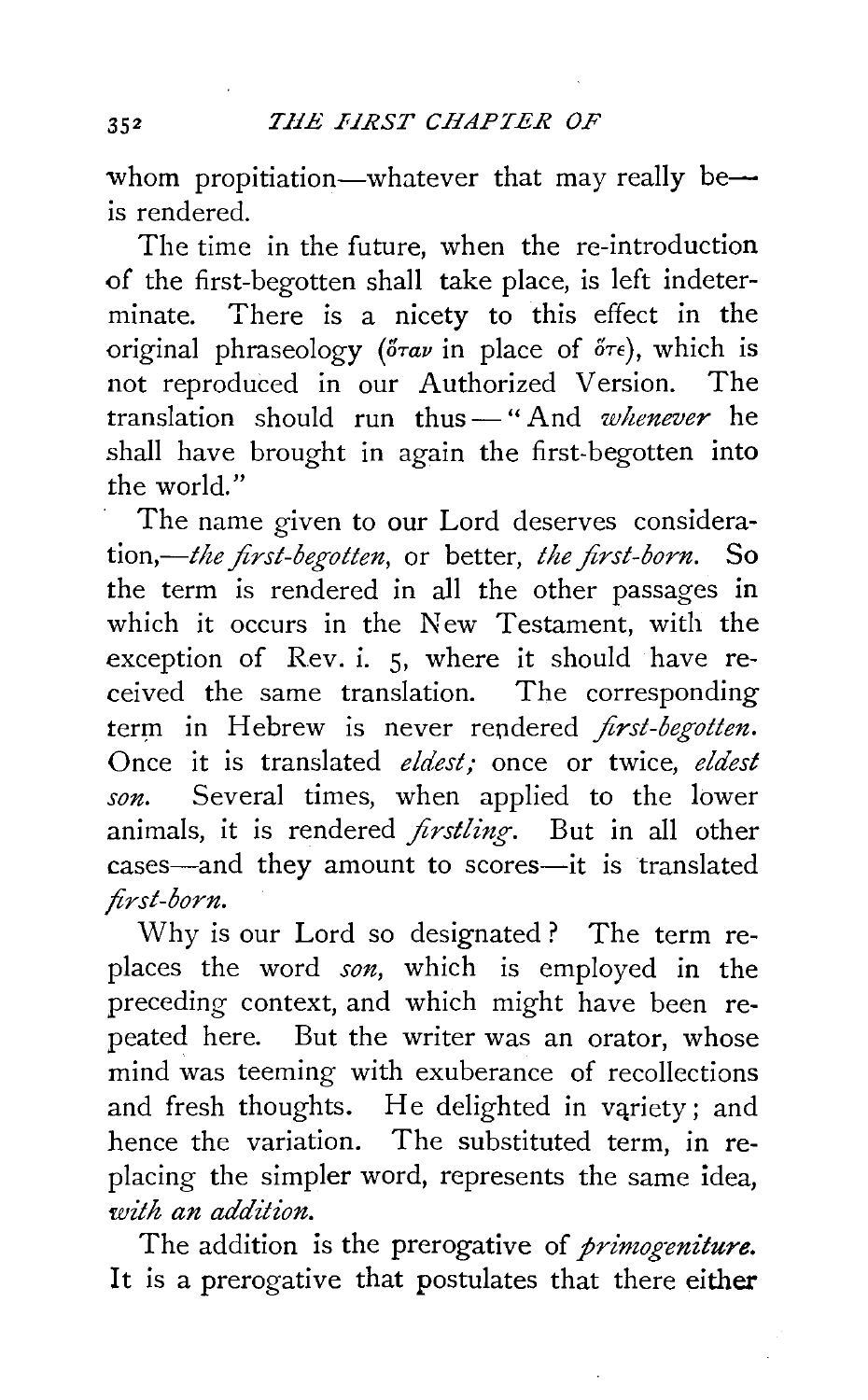are or may be other "sons of God." But it claims for our Lord that He is "before all," and that thus He is, and ever will be, the First, the Foremost.

In the primary import of the term *first-born,* the idea of priority in time stands out conspicuously. And in some instances of its application to our Lord, this idea is express. We read that He is " the first-born of the dead" (Rev. i. 5), and "the first-born from among the dead " (Col. i.  $18$ ). He is so, not simply in the sense of being the greatest, the most conspicuous, the most glorious of the children of the resurrection, but also in the sense of being the forerunner of all the rest. The resurrection proper began chronologically with our Lord.

But in other instances of the application of the designation to Jesus, the secondary idea of patrimonial precedence overshadows the primary idea of chronological anteriority. It is said for instance in Col. i. 15, that He is "the first-born of the whole creation." *(Comp. Ephes. ii. 21; Homer's Iliad,* xxiv. 407 ; and the Rabbinical phrase *First-born of the 'world.'-* ScHoTTGEN's *Hor. Heb.* i. 922.) The idea is not that our Lord is included in creation as an integral part—the first emanation of the creative power of the Father. The genitive is not partitive. The expression is pregnant. Our Lord is the Prince Imperial of the universe. All creation is his patrimonial inheritance. " All things were created *for* him," as well as " through him," and "by him" (Col. i. I6).

In Romans viii. 29, again, we read,—" For whom he did foreknow, he also did predestinate to be conformed to the image of his Son, *that he might be the*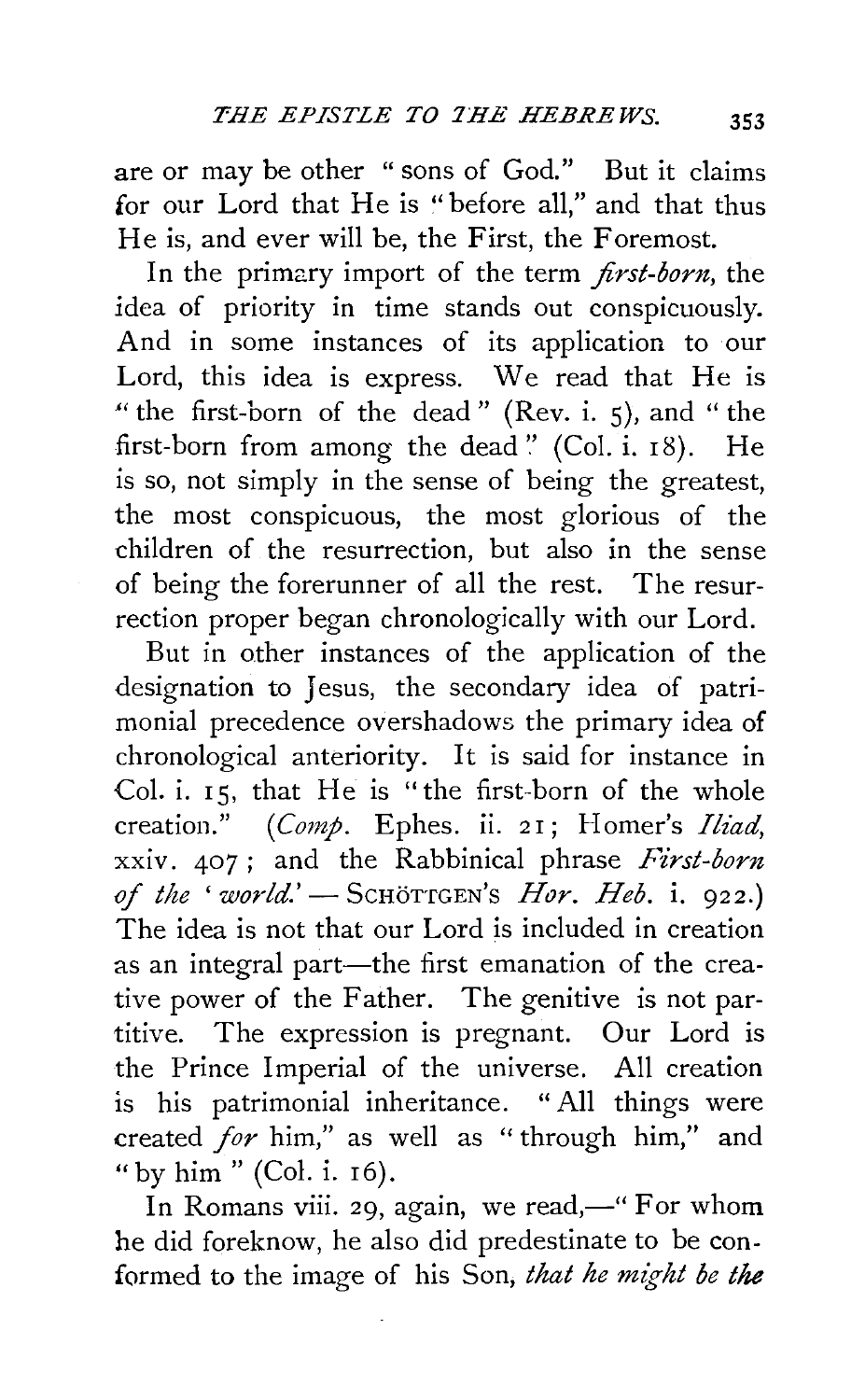## <sup>354</sup>*THE FIRST CHAPTER OF*

*first-born among many brethren."* We cannot suppose that it was the Divine aim to secure a relation of chronological anteriority for the Son. That did not need to be aimed at. The aim was to remove from the peerless Son the condition of solitariness in the paternal home. And this aim was accomplished by surrounding him with a circle of brethren, who might share with him his glory. Precedence in position dominates over the primary idea of precedence in time.

There is an entire submergence of the idea of precedence in time in a subsequent passage of our Epistle (chap. xii. 22, 23), where the term is transferred to some of the human brethren of our Lord. We read,—" Ye are come unto Mount Sion, and unto the city of the living God, the heavenly Jerusalem, and to an innumerable company of angels, to the general assembly and church of the 'first-born,' *which are written in heaven,* and to God the Judge of all, and to the spirits of just men made perfect." Who are referred to? Is it the members of the celestial Church, in virtue of their priority in possession? No, for the first-born spoken of, though enrolled in the registers of heaven, are expressly distinguished from " the spirits of just men made perfect." It is, it would appear, the members of the Church below who are referred to. Even while below they are "the general assembly and church of *the first-born,"* because, in consequence of their vital union with Him who is emphatically the first-born Son, they are partakers of the prerogatives of his primogeniture. They are "heirs of the world" (Rom. iv.  $13, 14$ ); "joint heirs with Christ" (Rom. viii. 17).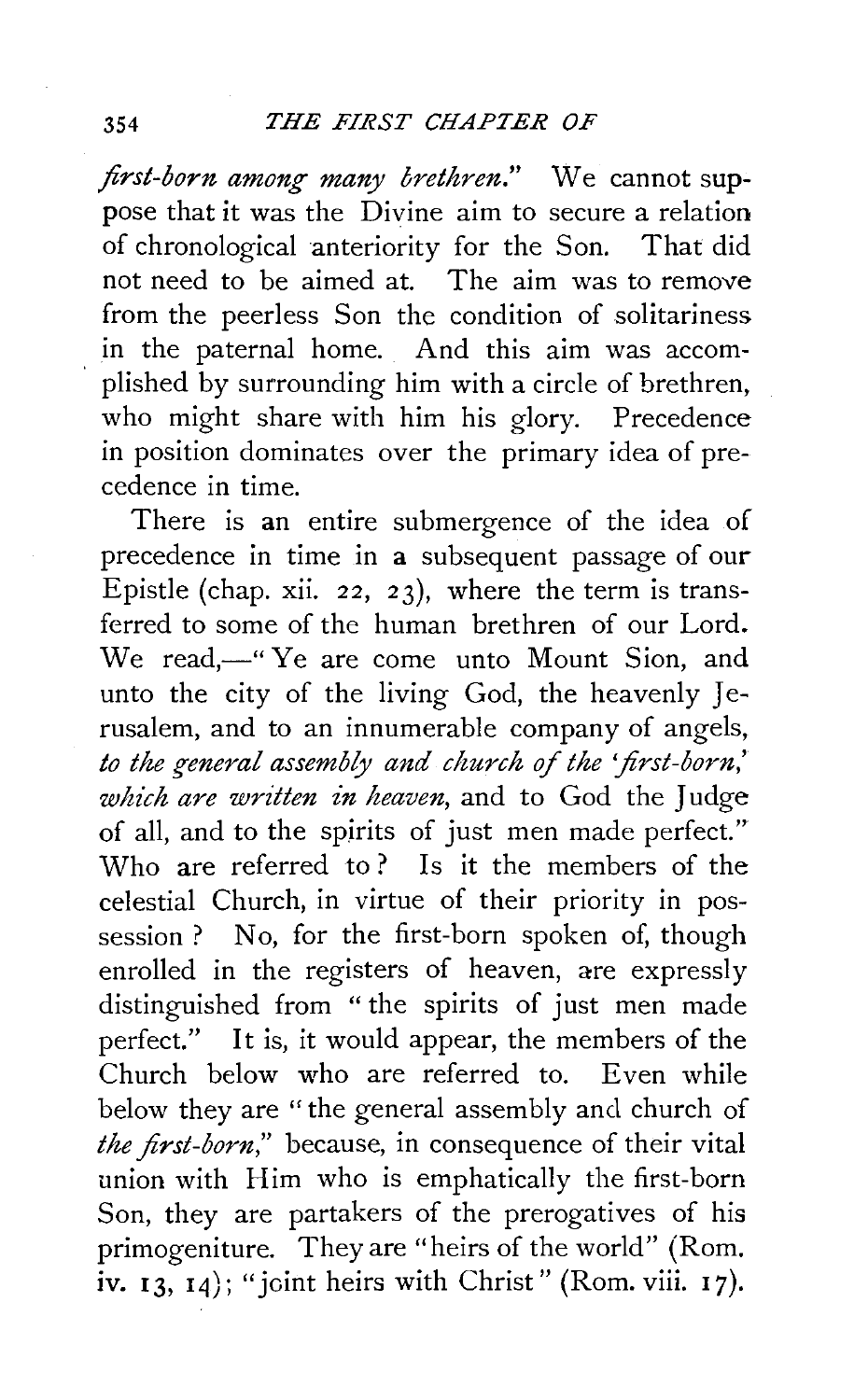As regards the Old Testament usage of the term, we find God saying to Pharaoh, in Exodus iv. *22,*  " Israel is my son, my first-born." It seems to be national pre-eminence rather than any form of chronological anteriority that is intended. It is said again, in Jeremiah xxxi. 9, " I am a Father to Israel, and Ephraim is my first-born." It seems again to be national or tribal prerogative that is meant. And when it is said of David, in Psalm lxxxix. 27, " I will make him my first-born, higher than the kings of the earth," the second clause of the promise explains the first, and shews that the idea of rank overshadows and supersedes the idea of antecedence in time. (*Comp.* Job xviii. 13; Isa. xiv. 30.)

There is, apparently, the same overshadowing acceptation of the term in the passage before us. Our Lord is the Father's first-born in the sense of being his *Son and heir*,—the Prince Imperial of the *unzverse.* 

To proceed. " *And* whenever he shall have brought in again the first-born into the world, *he saith, And let all the angels of God worship him."*  The delicacy of the connection with the preceding verse is somewhat hidden under the shade of the English copulative *and,* the corresponding *und*  of Luther, and the *et* of the V ulgate. This use of the purely aggregative copulative was, no doubt, suggested-to Luther at all events, and to our English Translators-by the erroneous construction which they give to the adverb *again.* The conjunction, however, which is employed in the original, is the adversative particle *but*  $(\delta \epsilon)$ . The writer as it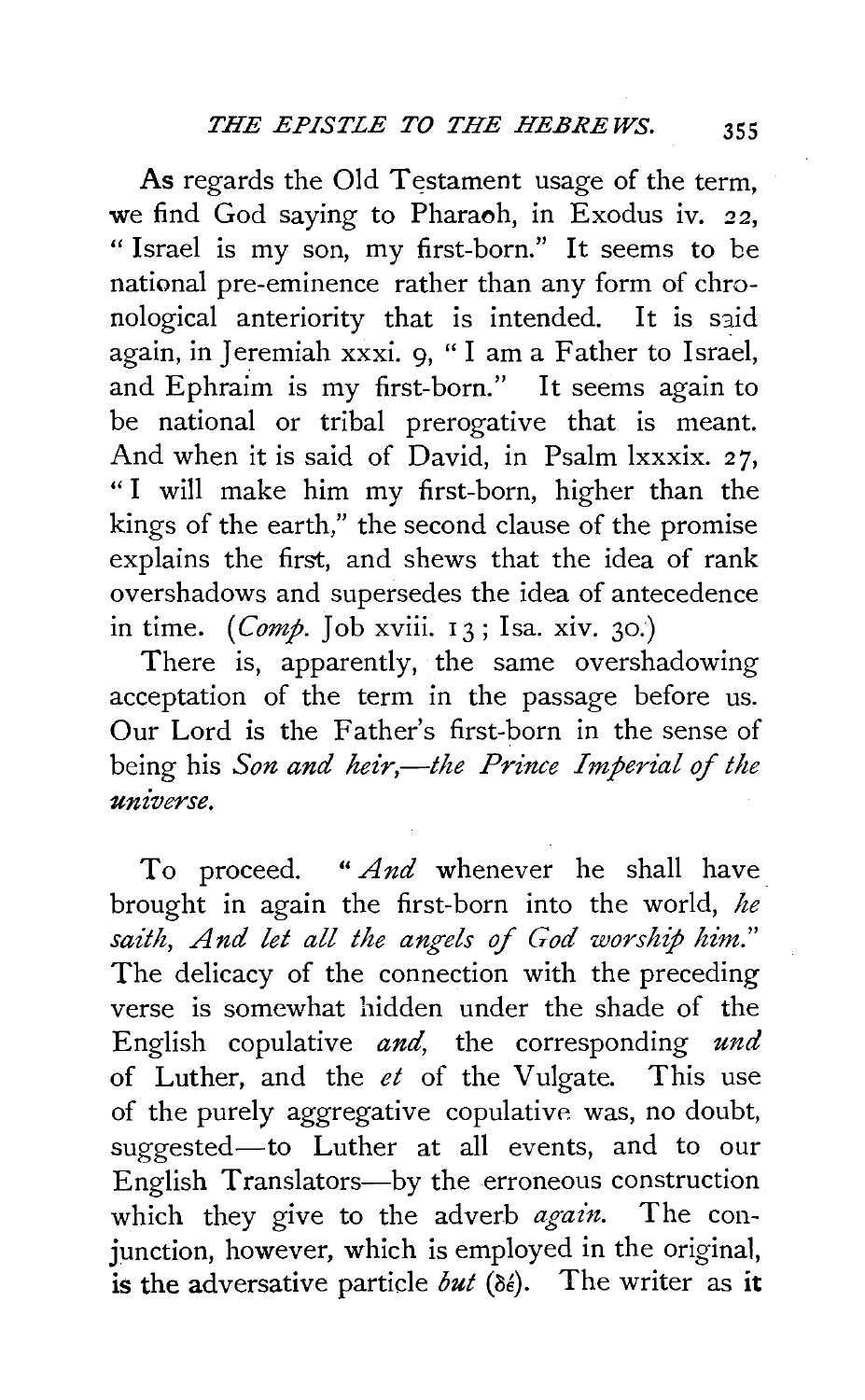were says,-To not one of the angels was it ever *said,-*

> *My Son art thou, I this day have begotten thee;*  and again,-I *will be to him for Father, A 1td he shal{ be to me for Son* ;

• *but' something very dijferent, somethzng that distinctly recognizes the greatly lower grade of their position, is said of them,* 

And let all the angels of God do homage to him.

This, says the inspired writer, *he saith,* that is *God saith;* not, *He will say.* Had he used this latter expression, he would have been predicting ; but he had no intention whatever of uttering, at present, any prediction. It was his humbler aim to produce from the writings of the Old Testament an appropriate quotation involving a prediction of the preeminence of Christ. Hence the expression *he saith*  means *he saith in Scripture.* It is as if the writer had expressed himself thus, - we find it said in *Scripture.* But as Scripture was to him 'the word of GGd,' his expression is equivalent to *this,-we find Him saying in Scripture.* The Letter-writer shifts, almost imperceptibly, and as it were unconsciously, his angle of vision. In the first clause of the verse he thinks of God as acting within the sphere of Providence in time to come ; in this he thinks of Him as speaking within the sphere of revelation in time past.

The saying referred to is the statement,-*And let all the angels of God do homage to him.* The adduction of such a passage, for the purpose contem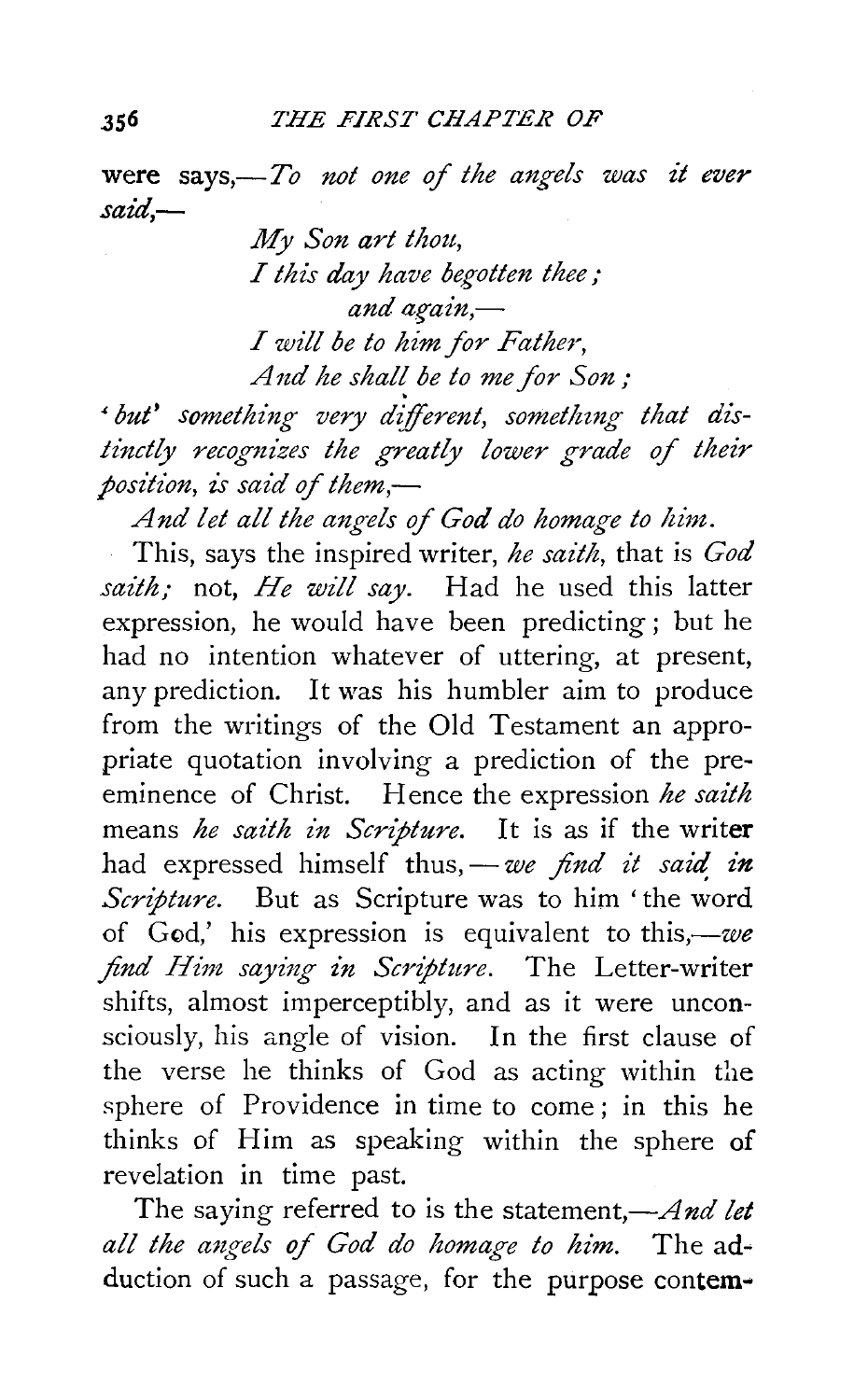plated by the Letter-writer, has occasioned much perplexity to not a few students of the Epistle. Ebrard, for example, says: "Our sixth verse belongs indisputably to the most difficult in the whole Epistle." But the difficulty is, after all, artificial and insignificant.

Two questions confront us. (1) Whence is the citation taken? (2) What is its genuine import?

As to the first, there are two opinions ventilated among expositors. Some - a very large proportion-suppose that the passage referred to is Psalm xcvii. *7-Worship him all ye gods,* which is rendered in the Septuagint, *Worship him all his angels*. Others, including several of the Fathers and a very decided majority of the latest critics, maintain that the quotation is taken from the Septuagint version of Deuteronomy xxxii. 43, the last verse of the "Song of Moses."

This latter opinion would, doubtless, have commanded the suffrages of all without exception, had it not been the case that there is no higher authority for the canonicity of the passage than the Septuagint Version ; inasmuch as there is not a vestige of anything equivalent to it in the Hebrew original, the Samaritan Pentateuch, the Targum of Onkelos, the Vulgate, or the Syriac. Immediately before the concluding words of the song, which begin thus,—

*Rejoice 0 ye nations with his people,* 

there occurs in the Septuagint the couplet-

*Rejoice ye heavens along with him,* 

*And let all the angels of God worship him.* 

The last line of this couplet is identical, word for word, with the Letter-writer's quotation.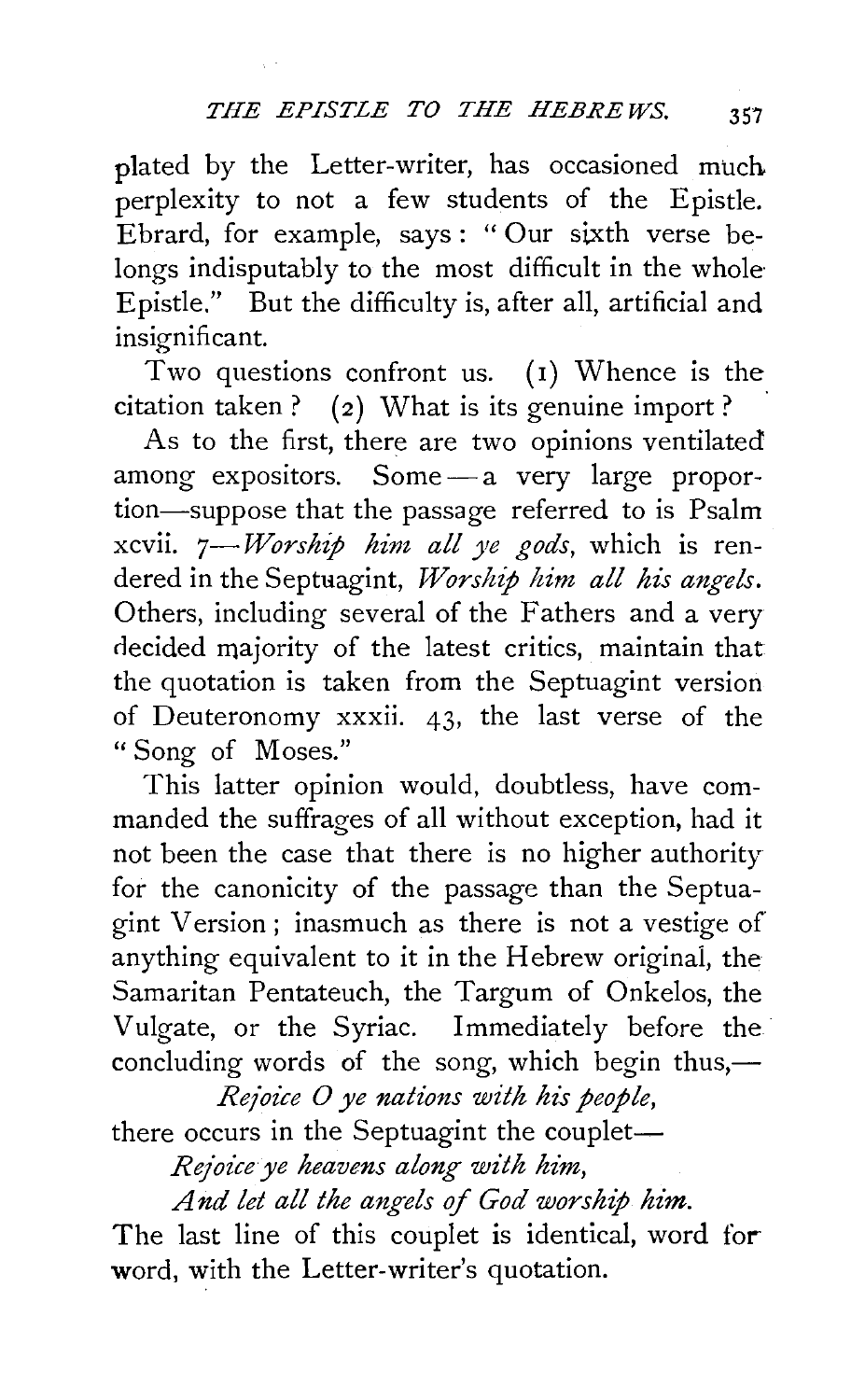Whence this identity? Some, inclusive of Dr. Owen, have thrown out the conjecture that the couplet may have been surreptitiously foisted into the Septuagint by some Christian more wily than wise, for the very purpose of substantiating the Letter-writer's allegation. It is a wild conjecture, wanton as wild, wilful as wanton, and baseless as wilful. There is absolutely no reason for supposing that the writer of the Epistle to the Hebrews so paltered with his citation as to leave it to his successor to invent for him its original. Neither is there any reason for supposing that our imaginary and wily manipulator could have been successful in his attempted interpolation. Multitudes of copies would have escaped his unscrupulous hands ; and hence there would now be diversity in the existing MSS., many uncorrupted copies exhibiting no trace of the tampering. But the MSS., it seems, are unanimous in presenting the couplet.

There is but one alternative. Either the Letterwriter quoted from Psalm xcvii. 7, and allowed himself the freedom of modifying the form of the original ; or he actually found in his Septuagint the words that at present stand in Deuteronomy xxxii. 43·

There is an insuperable objection to the' hypothesis that the quotation has been taken from the ninetyseventh Psalm, and freely manipulated in the transference. The copulative *And* stands unaccountably at its commencement. It was of no value whatever for the writer's doctrinal object. It does not enhance in any way the idea embodied. It adds no beauty, it gives no point, to the expression as an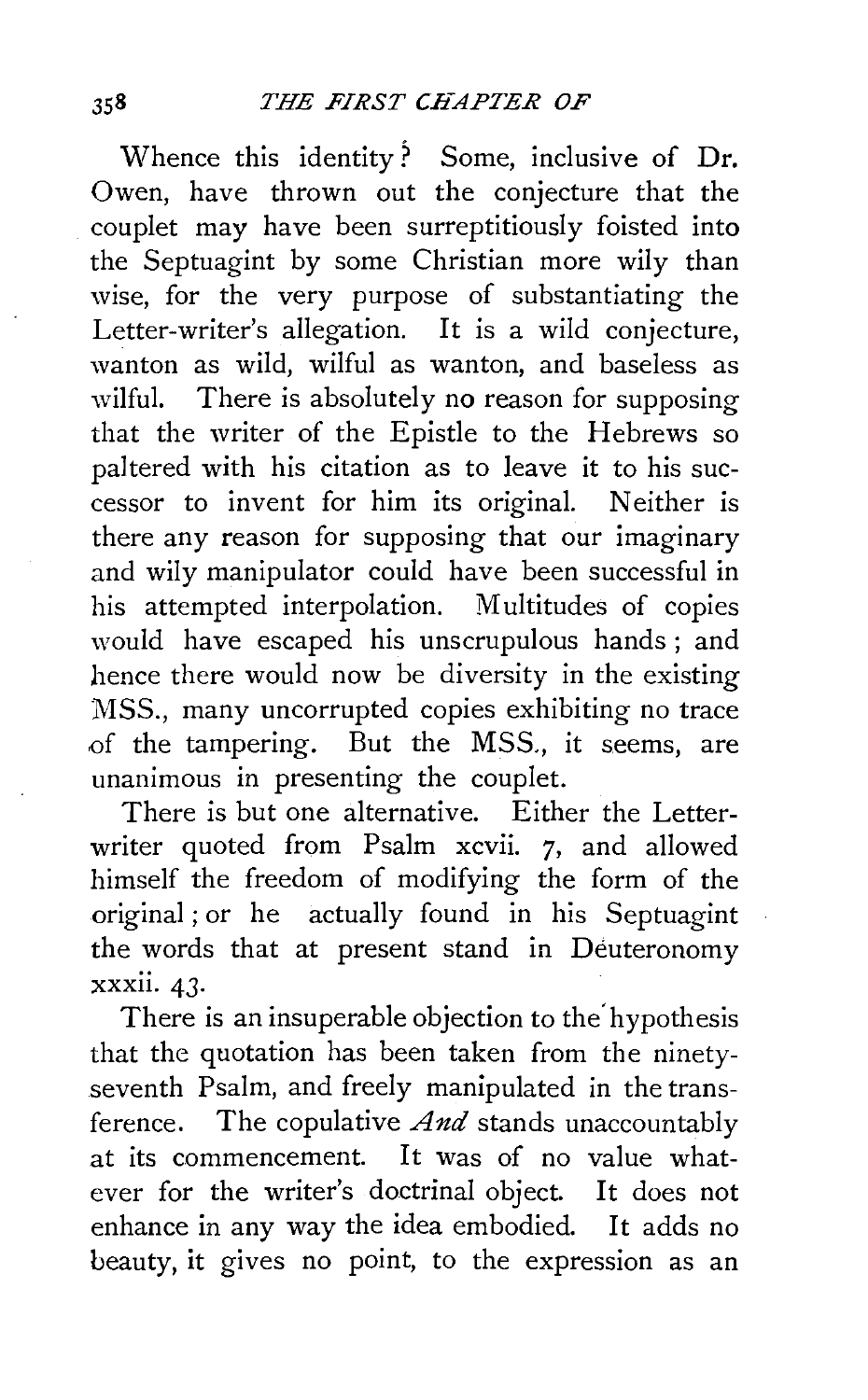expression. It is, in itself, a cumbersome prefix, awkward and useless. It is utterly incredible that the Letter-writer should, in a mere freak of freedom, have invented and intruded it. How, then, are we to account for it? There is nothing corresponding to it in Psalm xcvii. 7. And for the very reason that there is not, we are shut up to the conclusion that the quotation is made, not from the Psalm, but from Deuteronomy, where the copulative is found, and is natural, justifying itself in virtue of the relation that subsists between the two lines of the couplet.

What then? Are we to accept the canonicity of the Septuagint couplet, although it is wanting in our Hebrew Bible? Why not? There is no reason for supposing that the Septuagint Translator invented the lines and smuggled them in. It is more reasonable, by far, to suppose that he found them in the copy from which he translated, and that their absence from our present Hebrew Scriptures is due to one of those casualties to which every ancient document, requiring to be transcribed, and committed to the custody of imperfect and fallible men, is liable.

If, however, it should be thought credible that the Septuagint Translator actually invented his couplet, and thrust it in privily and amplifyingly into the text, and succeeded in obtaining for it universal currency:; still, even on this supposition, the writer of the Epistle to the Hebrews might be justified in borrowing that portion of it which he quotes. For, in the first place, the sentiment of the passage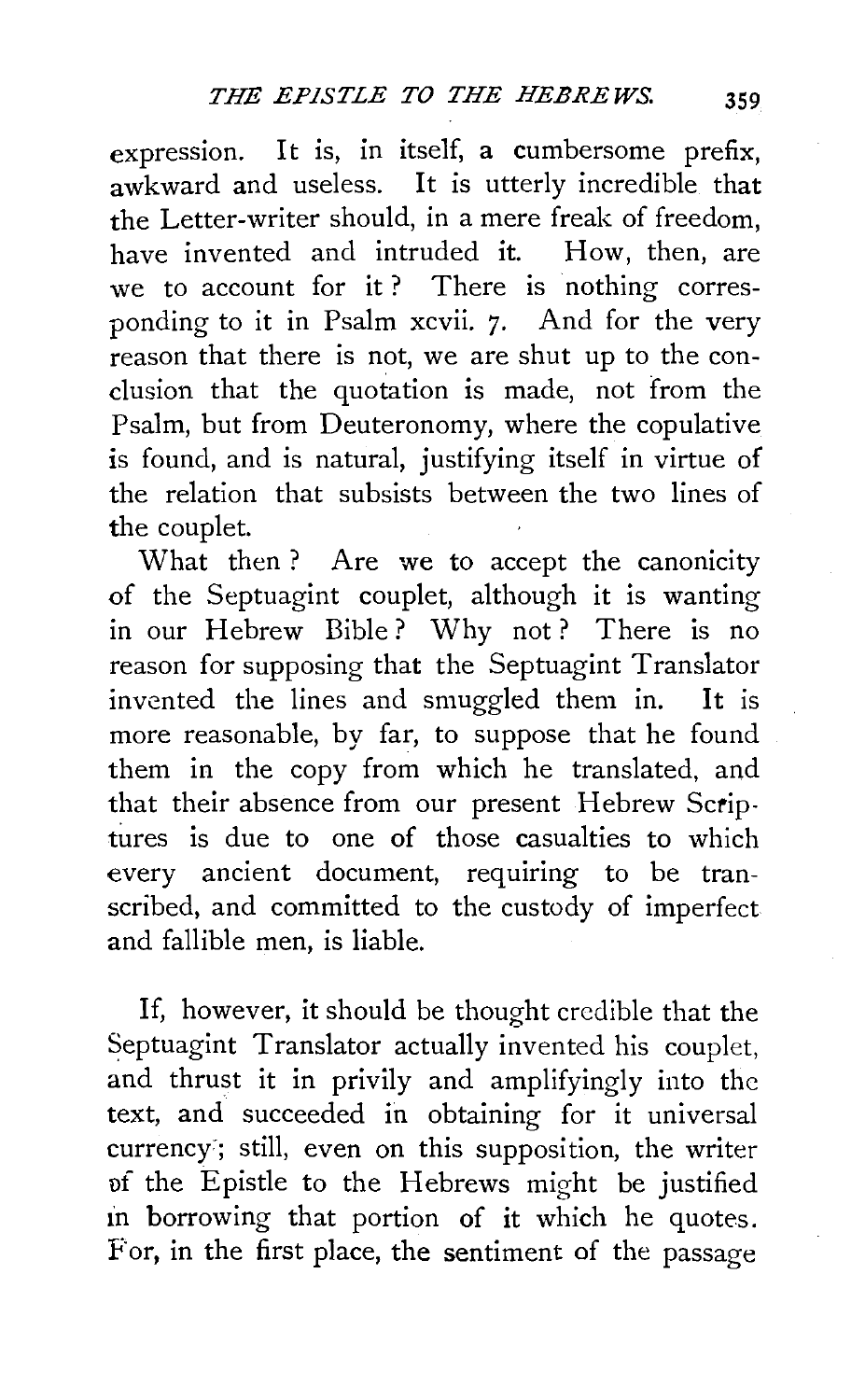Is in harmony with the lofty. scope and tone of the Song. The couplet only throws up, sky-high, in a brilliant corruscation, the tense accumulated emotion that had been gathering all along the progress of the preceding theocratic representations. The triumph of right over wrong, of goodness over evil, by the might and mercy of Jehovah, has been asserted, and stands assured. But the assurance is, from first to last, bouud up in the glorious Messianic relationship of God. He is "in Christ." Whenever the Divine light gleams forth to illumine the gold, the silver, and the precious stones, which build up the universal temple of holiness, and whenever the Divine lightning leaps forth to burn up the combustible and the unreal, there is the presence and the operation of Him who is, and was, and ever will be, the Outcome and the Effulgence of the Father's glory.

Then in the second place, the substance of the quotation, though not its' form, *is* found in Psalm xcvii. 7. And it was surely competent to the inspired writer to quote the sentiment of the Psalm. although he should choose to clothe it in the phraseology which was laid to his hand by the Translator of Deuteronomy.

We turn now to the second of the two questions that confronted us, - *What is the import of the citation?* 

There is no difficulty at all in answering this question, on the natural hypothesis that the writer simply quotes the Septuagint couplet in Deuteronomy as canonical Scripture. *"And let all angels of God do homage to him."* It is Moses who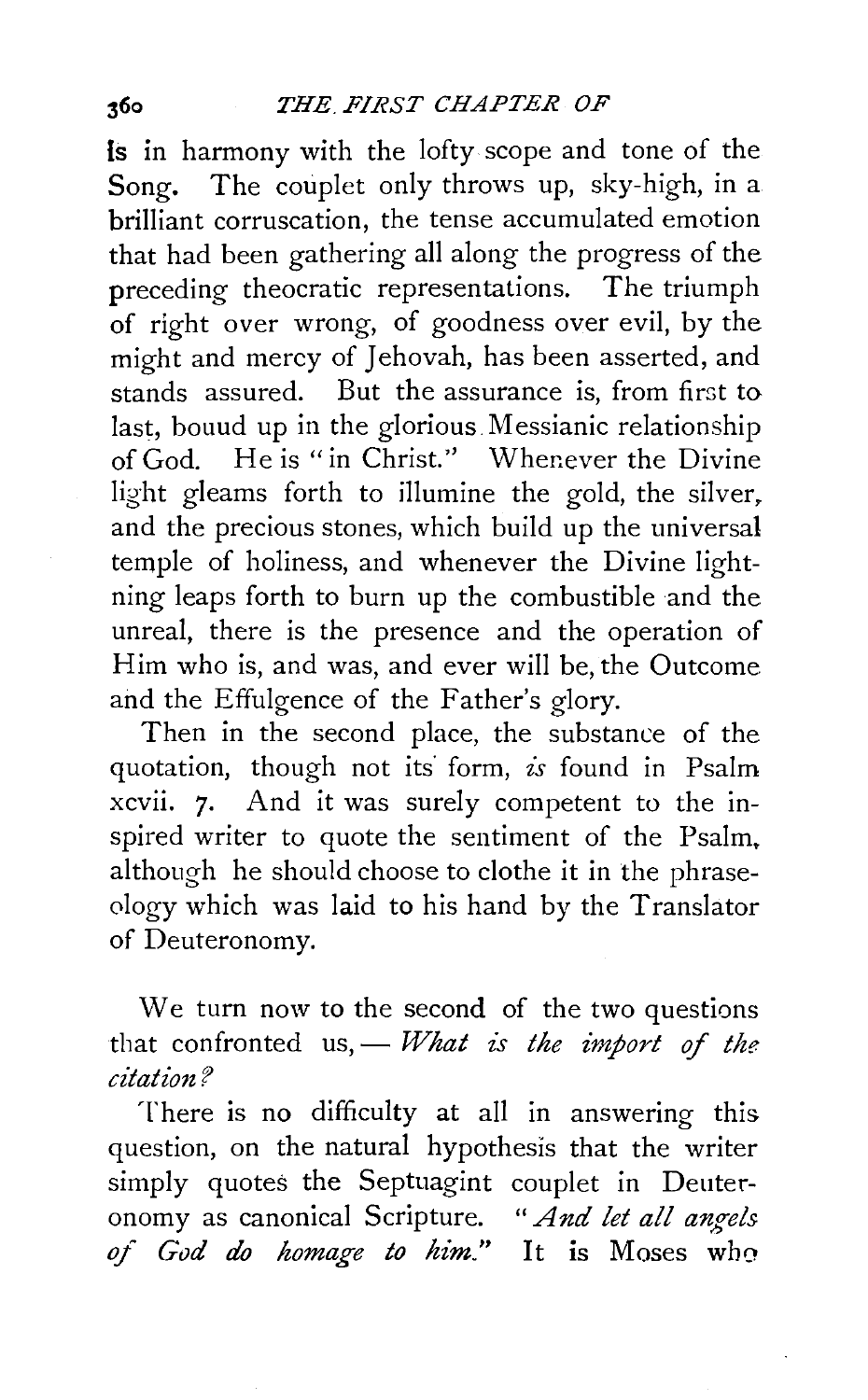apostrophizes the angels, but he acts as the spokes man of all who agree with him in spirit. It is thus a man who speaks: or, as we may so put it, it is men who speak. Yet the Letter- writer ascribes the words to God Himself. He does so on the principle already stated, that he looks upon the whole Scripture as "the word of God."

The expression *angels of God* is not quite equivalent to the absolute term *angels.* It tacitly distinguishes between God and the Being to whom the homage is to be paid. Rightly. For though the Father and the Son are truly 'in' one another, and are thus sublimely 'one,' there *is* a personal distinction.

If, however, we should assume that it is the sentiment of Psalm xcvii. 7 which is quoted by the-- Letter-writer, while he clothes it in the dress of the Septuagint version of Deuteronomy, then one ... question more confronts us,—*How are we to account* for the word 'angels,' when the original runs thus,  $Worship\ him\ all\ ye\ gods?$  On what principle, in particular, was the Letter-writer justified in adopting that translation as fairly available for the argument he had in hand? When there is no. mention in the original of *angels*, but only of *gods*, was it legitimate to adduce the passage as a proof. text in support of the idea that the angels are inferior in rank to the Saviour ?

There is no real difficulty in answering these questions, when one gets beyond the merest shallows of criticism. .

The word *gods* is not a proper name, **bwt an**  appellative. And although the word *God* is now VOL. I. 24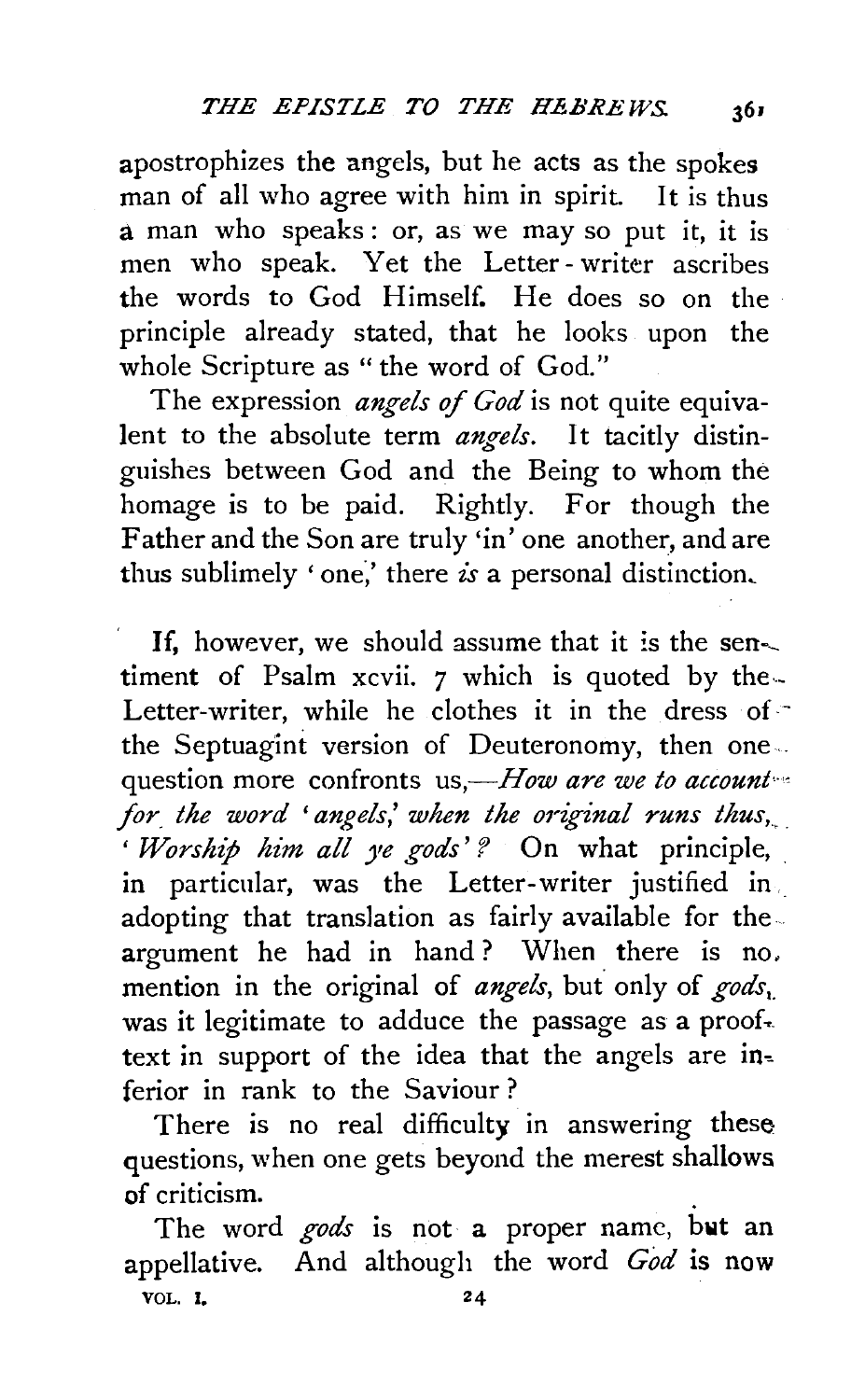often used as a proper name, it is really by a special license of speech that it is thus employed. It has never renounced the character and position that belong to it as an appellative. Hence it is that we can say, my God, thy God, his God, while we cannot apply the same possessive pronouns to the proper name *'Jehovah.* The word *God,* then, has a meaning that is applicable, at least in thought, to an entire class of beings. This is the case, not only in English, but equally in Hebrew. Indeed, the Hebrew term,-the one which was the favourite of the people, and which therefore is generally employed in the Old Testament, the term *Elohim*,-is obtrusively generic in import. It is plural,—plural both when denoting *God* and when meaning *gods.* This singular plurality, if we may so speak, is incontro wertible evidence that the term was originally ap-;pellative in import. · It meant *Powers.* When \_preceded by the article, it denoted *the Powers,* or, as we might so phrase it, *the Higher Powers*.

There were many such *Powers,* according to the notion of the old heathen, whose mother-tongue · was the primitive Semitic speech. There were ·"gods many." But to the Hebrews, blessed with :special Divine illnmination, all the varied *Powers*  that had been adored by their forefathers, or that were still worshipped by the surrounding heathen, were gathered into a sublime Unity. There was to them but one God, at once the Confluence and the Fountain of all real Powers. "Who is God save Jehovah ?"

While rising grandly into this conception of the unity of the Powers in God, the Hebrew people, by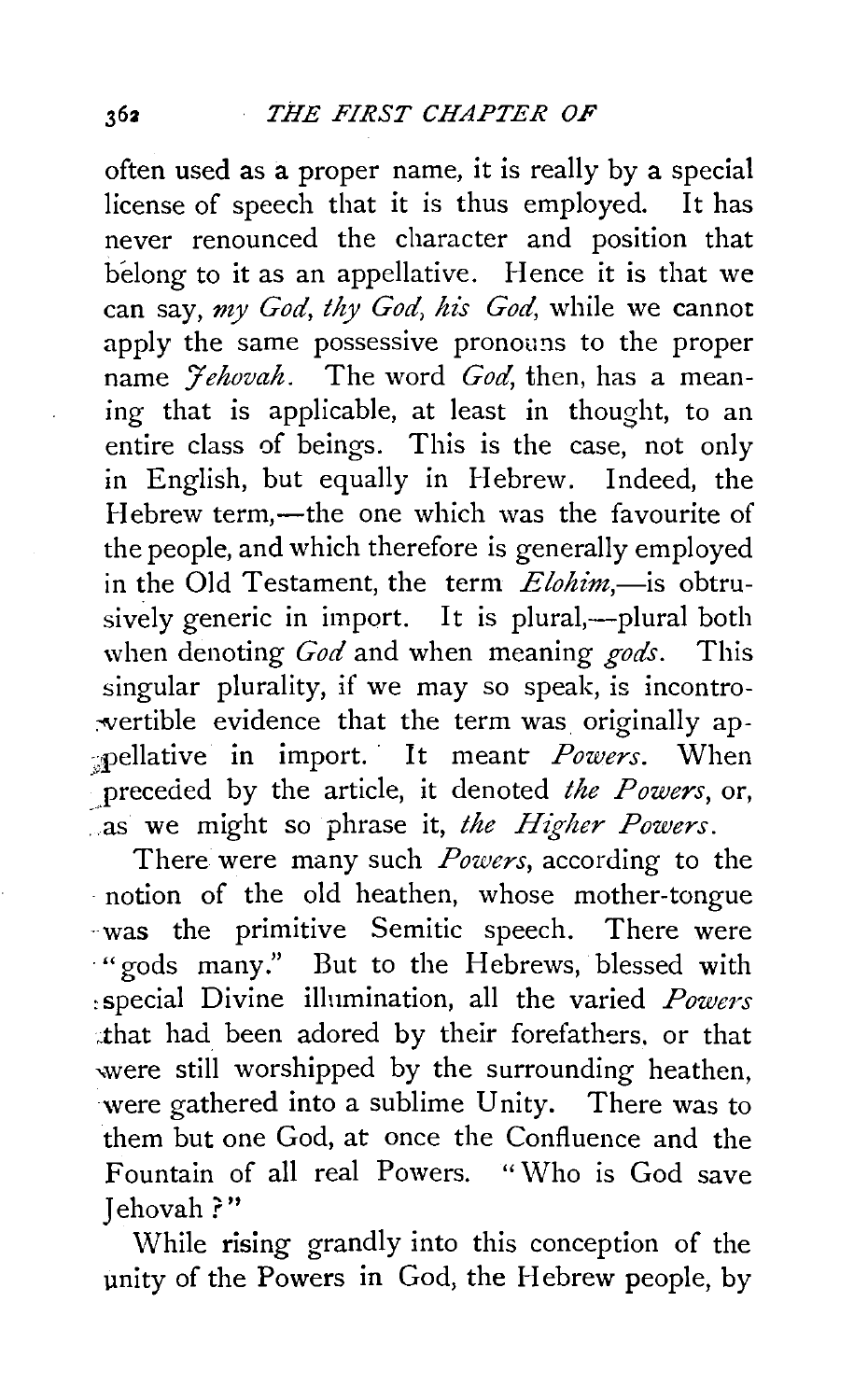a healthy assertion of linguistic freedom, retained the old Semitic plural name, *the Powers.* Significantly. *God was the Powers.* No real power was lost. And hence, while retaining the old plural appellative,-the 'survival' of the heathenism of their forefathers,—they construed it, plural though it was, with singular verbs and adjectives.

Nevertheless, there are still, in subordination to the infinite God, and by his will, numerous other *Powers* in the universe. Among the rest there are Powers on earth, - Political, Social, Magisterial, Judicial, Military, Literary; all which are, relatively to the masses, *Higher Powers.* And there are others, spiritual in nature, " excelling in strength," which are "in high places." There are hierarchies of " principality, power, might, and dominion," both "in this world and in that which is to come" (Ephes. i. 21). When such actual Powers, either above or below, were by the ancient Semitic people called *Powers,* the word which they employed was just their word for *gods* or *God.* 

Hence the strange expression—strange to us—in Psalm xcvii. 7<sup>-"</sup> *Worship him all ye gods.*" The meaning is, *Worship Him all ye Higher Powers.*  And instead of supposing, with de Wette and others, that the reference is to the idols that are mentioned in the preceding part of the verse,—

*Cmifounded be all they that serve graven images, That boast themselves of idols,* 

we deem it to be more in accordance with the inartificiality and sublime simplicity of the bard to regard him as referring to existent Powers, real and living, the Higher Orders in the universe, "visible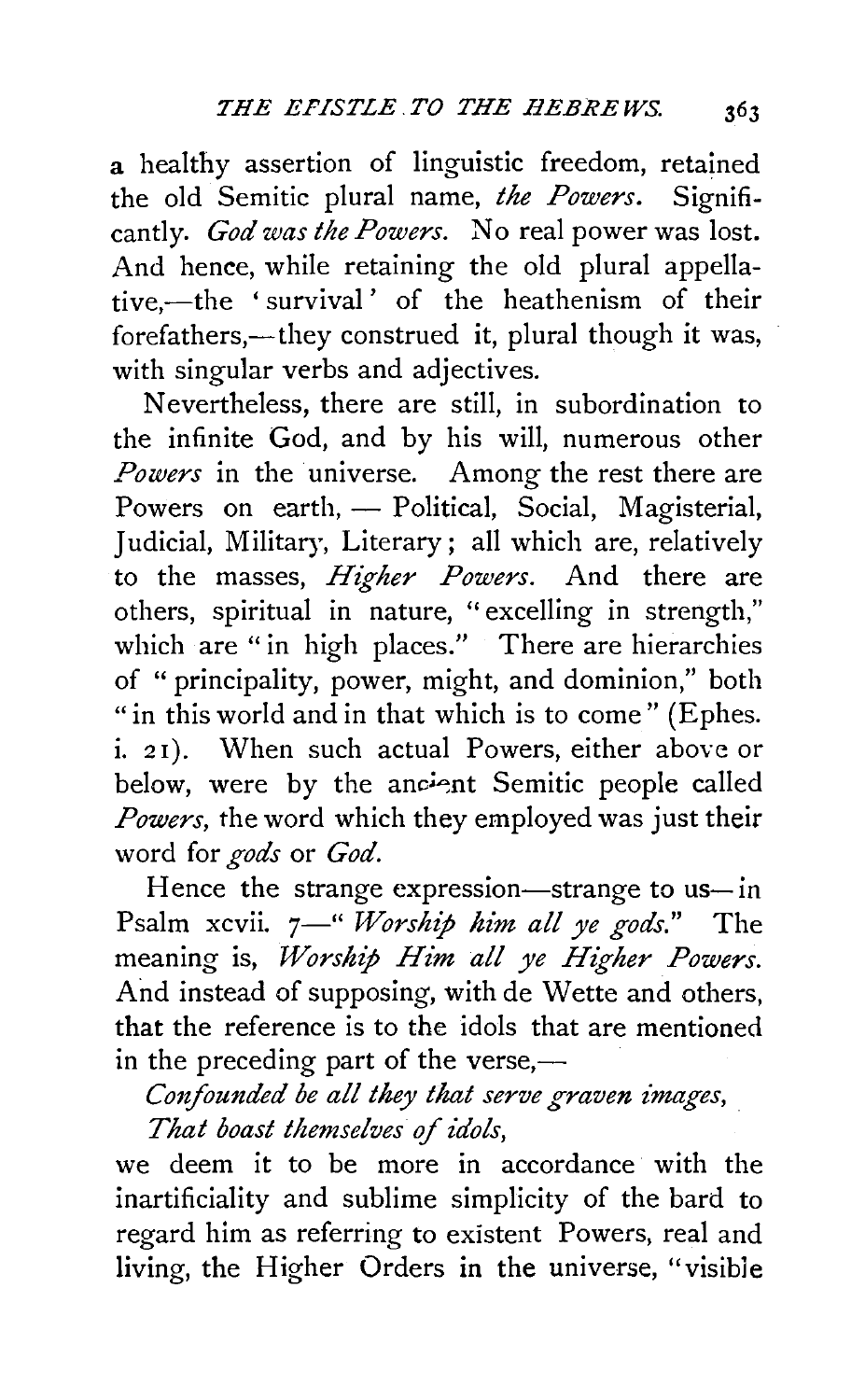and invisible, whether thrones, or dominions, or principalities, or powers" (Col. i. 16). The Apostle's classification but unfolds the meaning of the Old Testament phrase. The Septuagint Translator, if he erred at all, erred only in substituting a specific for a generic rendering. Angels were included in the Psalmist's expression, but not to the exclusion of other Powers.

Our Saviour said to the Jews, " Is it not written in your law, *I said, Ye are gods ?* If he called them *gods,* unto whom the word of God came, and· the scripture cannot be broken; say ye of him, whom the Father hath sanctified, and sent into the world, Thou blasphemest; because I said, *I am the Son oj God?"* (John x. 34-36.) *bur* Lord refers to the eighty-second Psalm, in which certain High Powers on earth, who were lamentably abusing their high prerogatives, are summoned to the Divine bar. They are the judges, the Rulers, the Sovereigns of the earth. These are gods-not in the grand ethical meaning that is inherent in our glorious Teutonic word *God*, never to be confounded with the Persian *Khoda*,—but in the meaning that was inherent in the old Semitic *Elohim,* of which the Psalmist had to avail himself, both in writing and in thinking.

It follows, then, whether we assume that the Letter-writer used the language of Deuteronomy while quoting from the Psalm, or, as is more probable, that he drew from Deuteronomy direct both the language and. the sentiment, both the substance and the form, of his citation, the application to our Lord of the summons addressed to the angels is based on the most enlightened view of the purport